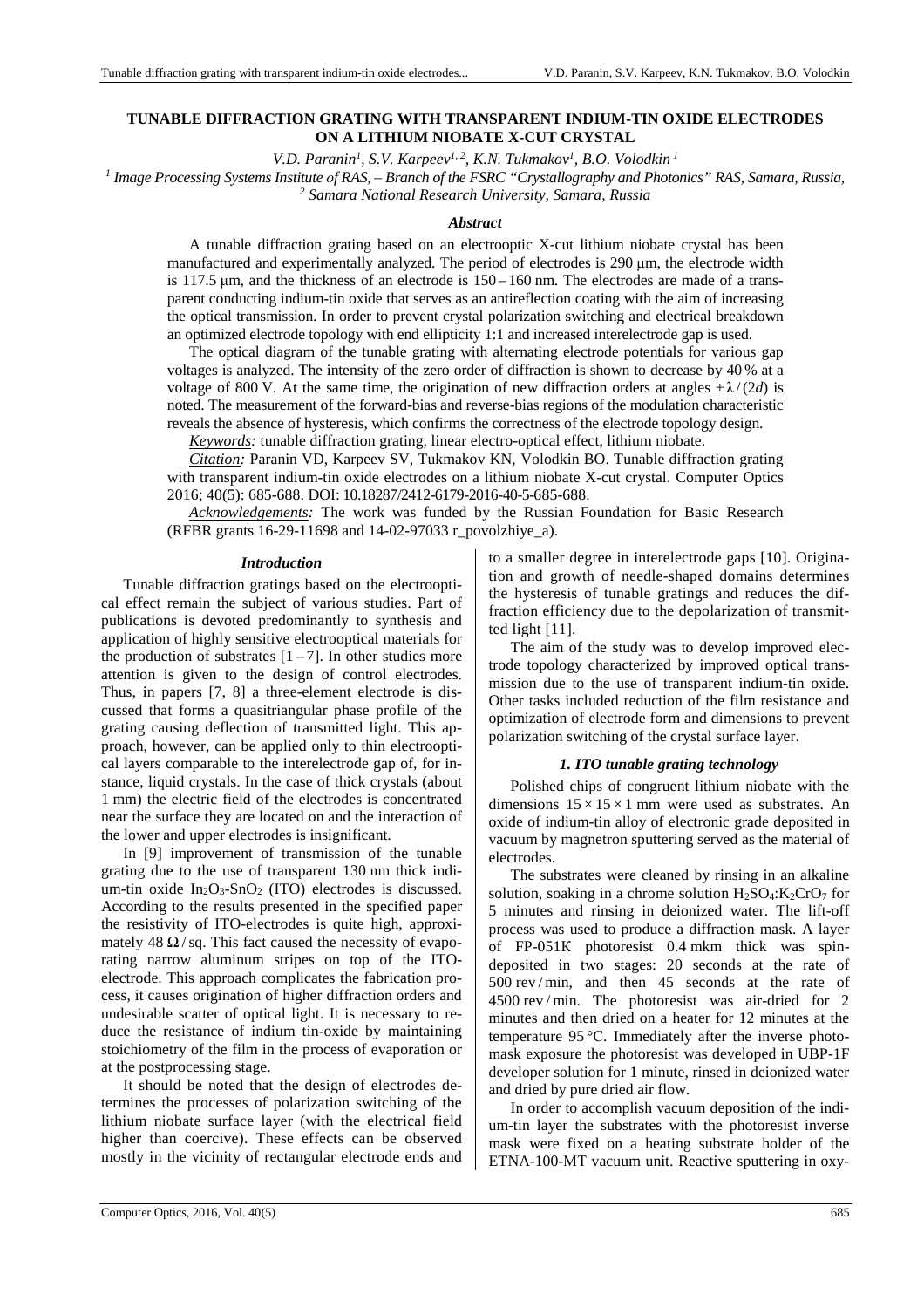gen environment with additional heating is necessary for successful formation of indium-tin oxide. The temperature of heating is limited by photomask degradation in such aggressive conditions. It was experimentally established that heating up to the temperature of 200 °С in the presence of argon-oxygen mixture does not cause any significant degradation of the photoresist used and the resulting mask is completely washed off with acetone at a later step.

After evacuation to marginally hard vacuum of the order of 10-4 Pa heating of the substrate holder was switched on with the help of a resistive helix. The temperature was tunable by an automatic PID-regulator. The rate of temperature growth did not exceed 10 °С/ min and the nominal temperature of the substrate holder was not higher than 200 °C. This temperature was maintained during the whole process of ITO deposition.

The process of sputtering itself started with spraying of the upper layer of the target material, indium-tin alloy of electronic grade (target diameter 3") onto the closed shutter under the following conditions: atmosphere - argon with the chamber pressure 0.5 mTorr, the rate of supply through the magnetron –  $9 \text{ cm}^3/\text{sec}$ ; the magnetron power increased up to 200 W in the course of 30 seconds and then was maintained at this level for 5 minutes in direct current conditions. Let us note that the closed magnetron shutter and the supply of gas from the bottom of the magnetron determined higher argon working pressure in the magnetron as compared to that in the main chamber, which ensured stable operation of the magnetron.

After the target was cleaned the shutter was opened, the flow of argon through the magnetron increased up to  $22 \text{ cm}^3/\text{sec}$  and oxygen was additionally supplied to the substrate at a rate of consumption  $9 \text{ cm}^3/\text{sec}$  (the pressure in the chamber therewith grew up to 1.1 mTorr). The magnetron power decreased down to 110 W and its operation condition changed to the intermittent current mode with a periodic inverted pulse to minimize the effect of anode loss. The film thickness was measured with the help of a quartz thickness gage using a check test piece placed near the samples. The rate of ITO oxide formation on the test piece is somewhat different, consequently, the film density may also differ from that on the sample film. Therefore, to control the process the rate of film growth was used (it amounted to  $0.26$  nm/sec), the constancy of which meant the process was stable.

To improve the conductivity of the ITO-film deposited a higher temperature  $(300 - 500 \degree C)$  is required  $[13 -$ 14]. Therefore, additional annealing was used after the completion of the lift-off process. The crystals were air heated with the help of a heater at a rate of  $30^{\circ}$ C/min from 20 °C to 250 °C, which was maintained for 2 min. Both the crystals and the heater were cooled down to room temperature by air convection. Annealing resulted in considerable decrease of the film surface resistivity from 50  $\Omega$ /sq to 26  $\Omega$ /sq.

The refraction index of the ITO-film was measured by the method of ellipsometry using a J.A. Woollam V-VASE automatic spectral ellipsometer. The wavelength was assigned to be equal to 632.8 nm, the width of the light spectrum did not exceed 2.3 nm. To reduce the impact of reflection from the back surface of the substrate it was mat-finished. The refraction indices determined with the help of the ellipsometer software were as follows:  $n=1.8841\pm0.0027$ ,  $k=0.0176\pm0.0030$  according to the data of *p*-polarization.

A tunable diffraction grating made of indium-tin oxide on X-cut lithium niobate was formed in the way described. Fig.1 shows a fragment of topology in the form of interdigital electrodes that ensure alternating distribution of potentials of the 0V0V kind. The coordinate axis z corresponds to the crystal optical axis. The electrode tips are rounded so as to reduce maximum intensity of the electric field *E*z acting along the optical axis. The impact of the field results in the origination of microdomains that change the crystal's optical properties and contribute to electrical breakdown of the interelectrode gap [10, 11]. As modeling showed [12], tip ellipticity 1:1 yields twofold reduction of the maximum field  $E_z$ .



*Fig. 1. Topology of a tunable diffraction grating* 

The electrode dimensions were measured using a Biomed-5P microscope and a WLI-DMR white light interferometer. The period was  $290 \mu m$ , the electrode width was 117.5 µm, the thickness was 150..160 nm. The film thickness and refraction index determined approximately similar transmission of the electrodes and the substrate at the wavelength  $632.8$  nm, equal to  $83 - 84$ % with account for the influence of acrylic layer on the output surface. The roughness of the electrodes corresponded to the roughness of a polished substrate  $R_a$  < 1..2 nm.

# *2. Experimental study of ITO tunable grating*

The optical diagram of the ITO-grating was analyzed with the help of an optical setup that comprised a heliumneon laser, a spatial filter- beam expander, a Glan-Taylor polarizer, an experimental sample, an image-forming cylindrical lens and a CCD-matrix. The illumination of the tunable diffraction grating was close to uniform. The negative photos of diffraction orders for various voltages are shown in fig. 2.

It follows from the data obtained that a diffraction grating on the basis of indium-tin oxide is an amplitude– phase one. The fact is confirmed by the presence of the first diffraction orders in the absence of voltage. As the electrical voltage increases the intensities of the zero and first diffraction orders decrease. At the same time the intensity of new  $\pm 01$  orders located between the zero and the first ones at the angles  $\pm \lambda/(2d)$  increases.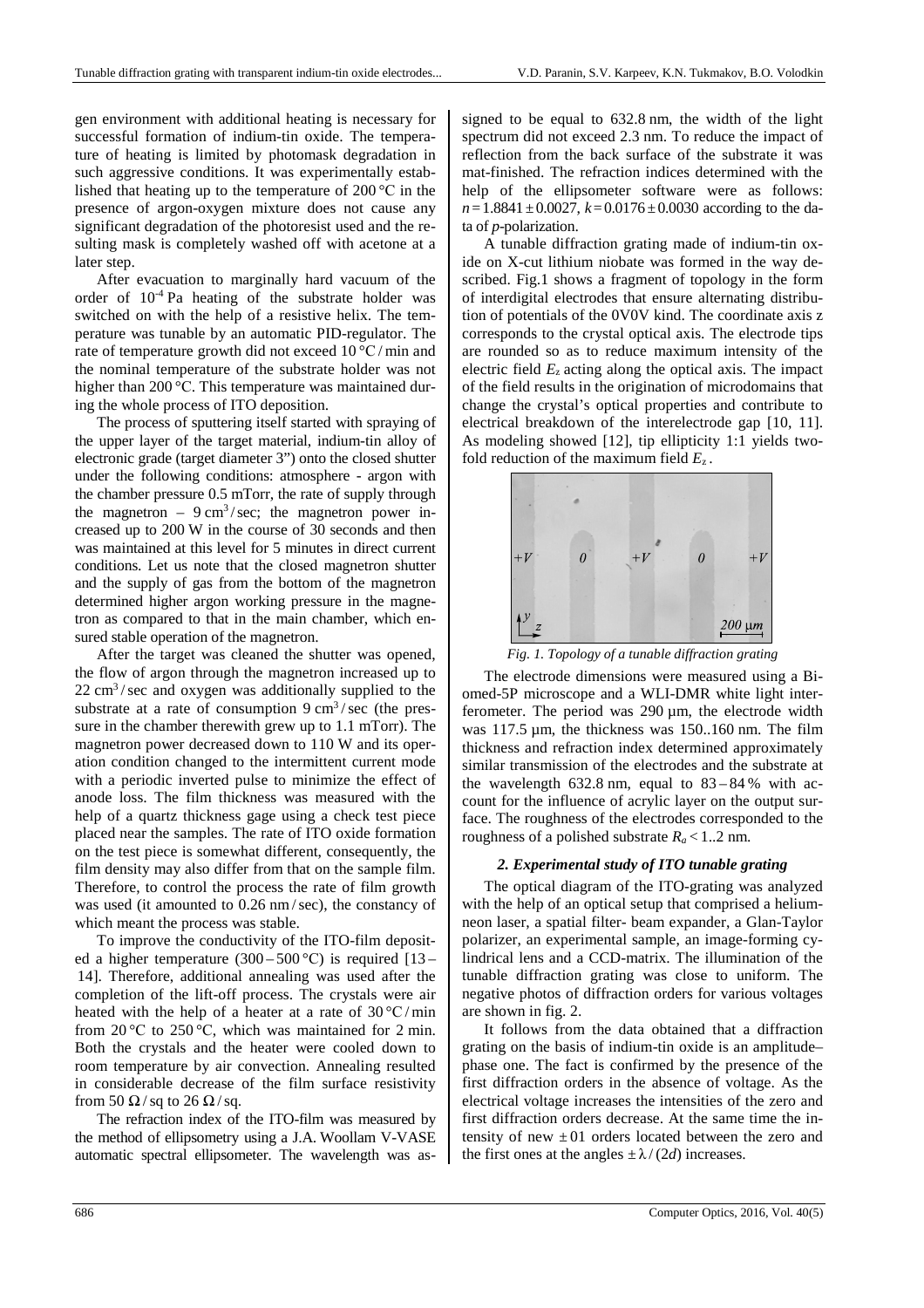The dependence of the zero order intensity on voltage was measured with the help of a PM100D secondary converter equipped with a temperature-compensated S120C sensor. To improve spatial resolution quartz fiber with the core diameter 62.5  $\mu$ m was used. The center of the fiber was made coincident with the zero diffraction order image with the help of a positioning stage by the maximum value of intensity. In fig. 3 the measured normalized modulation characteristic is shown.



*Fig. 2. Diffraction orders of a tunable grating at different voltages: а) 0 V, b) 400 V, c) 800 V* 



*on electrical voltage* 

The modulation characteristic is of the typical kind  $I = \cos^2(k_U U)$  where  $k_U$  is a constant determined by the electo-optical material, the electrode period and width. The analysis of the forward-bias and the reverse-bias regions of the characteristic revealed absence of hysteresis observed earlier [11]. This is due to the fact that the electrodes are rounded, which reduces maximum of the electric field near the electrode ends, as well as to a greater interelectrode gap  $(172.5 \mu m)$  instead of 140  $\mu$ m in [11]). Since crystal polarization switching is a threshold process domains of the kind of optical nonuniformities do not originate. The analysis of the tunable grating by the polarization optical method confirmed absence of microdomains after carrying out experiments in the vicinity of electrode ends and in the interelectrode gap.

## *Conclusion*

A tunable diffraction grating with improved topology of control electrodes has been developed and experimentally analyzed. Intensity of diffraction zero order is shown to decrease by 40 % at interelectrode voltage of 800 V. A two-fold increase of optical transmission is achieved at the operating wavelength 632.8 nm due to the use of transparent conducting indium-tin oxide of half-wave thickness instead of chrome-copper electrodes [10, 11].

### *References*

- [1] Ye Q, Dong Z, Qu R, Fang Z. Experimental investigation of optical beam deflection based on PLZT electro-optic ceramic. Optics Express 2007; 15(25): 16933-16944. DOI: 10.1364/OE.15.016933.
- [2] Ye Q, Qiao L, Cai H, Qu R. High-efficiency electrically tunable phase diffraction grating based on a transparent lead magnesium niobate-lead titanite electro-optic ceramic. Optics Letters 2011; 36(13): 2453-2455. DOI: 10.1364/OL.36.002453.
- [3] Li Y, Li J, Zhou Z, Bhalla A, Guo R. Optical and Electrooptic Properties of Potassium Lithium Tantalate Niobate Single Crystals. Proc SPIE 2011; 8120: 81201S. DOI: 10.1117/12.904988.
- [4] Wang Z, Sun W, Chen A, Kosilkin I, Bale D, Dalton LR. Organic electro-optic thin films by simultaneous vacuum deposition and laser-assisted poling. Optics Letters 2011; 36(15): 2853-2855. DOI: 10.1364/OL.36.002853.
- [5] Spreiter R, Bosshard Ch, Pan F, Gunter P. High-frequency response and acoustic phonon contribution of the linear electro-optic effect in DAST. Optics Letters 1997; 22(8): 564-566. DOI: 10.1364/OL.22.000564.
- [6] Volk TR, Ivanov NR, Isakov DV, Ivleva LI, Lykov PA. Electro-optical properties of strontium-barium niobate crystals and their relation to the domain structure of the crystals. Phys Solid State 2005; 47(2): 305-311. DOI: 10.1134/1.1866411.
- [7] Xu D, Tan G, Wu S-T. Large-angle and high-efficiency tunable phase grating using fringe field switching liquid crystal. Optics Express 2015; 23(9): 12274-12285. DOI: 10.1364/OE.23.012274.
- [8] Paranin VD, Matyunin SA. Modeling tunable diffractive elements based on the linear electro-optic effect. Proc SPIE 2010; 7523: 75230E. DOI: 10.1117/12.852958.
- [9] Bussager R, Osman J. Design of PLZT electro-optic beam steering device. Proc SPIE 1996; 2749: 90-100. DOI: 10.1117/12.243092.
- [10] Paranin VD. Formation of needle-shaped domains in a surface layer of x-cut lithium niobate. Technical Physics 2014; 59(12): 1869-1873. DOI: 10.1134/S1063784214120226.
- [11] Paranin VD. Methods to control parameters of a diffraction grating on the surface of lithium niobate electro-optical crystal. Technical Physics 2014; 59(11): 1723-1727. DOI: 10.1134/S1063784214110206.
- [12] Paranin VD. Edge effect of electric field in the tunable diffraction optical elements [In Russian]. In book: Materials of VIII International conference "Basic Problems of Optics (BPO-2014)", Saint-Petersburg, 20-24 October 2014: 193-194.
- [13] May C, Strumpfel J. ITO coating by reactive magnetron sputtering-comparison of properties from DC and MF processing. Thin Solid Films 1999; 351(1-2): 48-52. DOI: 10.1016/S0040-6090(99)00206-0.
- [14] Bertran E, Corbella C, Vives M, et al. RF sputtering deposition of Ag/ITO coatings at room temperature. Solid State Ionics 2003; 165(1-4): 139-148. DOI: 10.1016/j.ssi.2003.08.055.